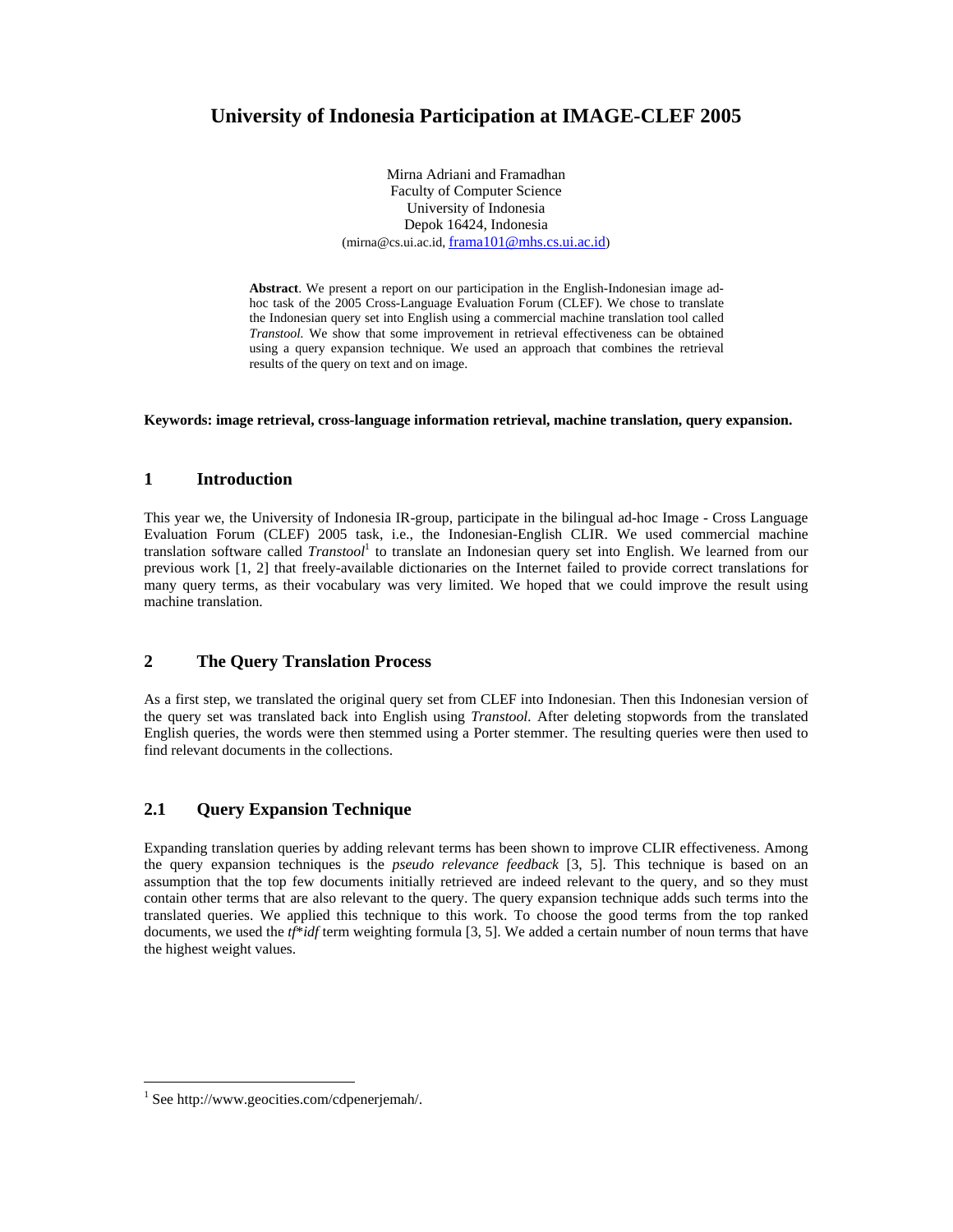# **2.2. Combining the Scores of the Text and the Image**

The short caption that attached to each image in the collections was indexed using *Lucene*<sup>2</sup>, an open source indexing and retrieval engine, and the image collection was indexed using  $GHT<sup>3</sup>$ . We combined the scores of the text and the image retrieval in order to get a better result. The text was given more weight because the image retrieval effectiveness that we obtained from using the GIFT was poor. We used the two examples given by CLEF and ran them as query by example through GIFT to search through the collection. We combined the color histogram, texture histogram, the color block, and the texture block in order to get the images that are most similar to the two examples. The text score was given a weight of 0.8 and the image score was given 0.2. These weights were chosen after comparing a number of different weight configurations in our initial experiments.

## **3 Experiment**

The image collection contains 28,133 images from St. Andrews image collection that have short captions in English. We participated in the bilingual task using Indonesian query topics. We opted to use the query title and the narrative for all of the available 28 topics. The query translation process was performed fully automatic using the *Transtool* machine translation software.

We then applied the pseudo relevance-feedback query-expansion technique to the translated queries. We used the top 20 documents from the *Glasgow Herald* collection to extract the expansion terms.

In these experiments, we used the *Lucene* information retrieval system to index and retrieve image captions (text).

#### **4 Results**

Our work was focused on the bilingual task using Indonesian queries to retrieve images from the image collections. The machine translation tool failed to translate 3 words in the titles and 8 words in the narratives. In particular, the machine translation failed to translate Indonesian names of places or locations such as *Skotlandia* (Scotland), *Swis* (Swiss), and *Irlandia* (Ireland) into English. The average number of words in the queries was largely the same as the resulting English version.

Table 1 shows the result of our experiments. The retrieval performance of the translation queries obtained using the machine translation-based technique falls 34.55% below that of the equivalent monolingual query.

| <b>Task: Monolingual</b> | P/R    |
|--------------------------|--------|
| Title                    | 0.3538 |
| <b>Narrative</b>         | 0.3463 |
| <b>Title + Narrative</b> | 0.3878 |

**Table 1.** Average retrieval precision of the monolingual runs using English queries.

The retrieval precision of the translated queries was below that of the monolingual retrieval, i.e. by 40.02%. The retrieval effectiveness of translated narrative was 48.5% below that of the monolingual retrieval. The retrieval effectiveness of combined translated title and narrative was 46.28% below that of the monolingual retrieval.

The retrieval performance of the translated queries using machine translation was best for title only (see Table 2). The effectiveness of narrative-only retrieval was 16.06% worse than that of the title only. By taking the

-

 $2$  See http://lucene.apache.org/.

<sup>3</sup> See http://savannah.gnu.org/projects/gift/.